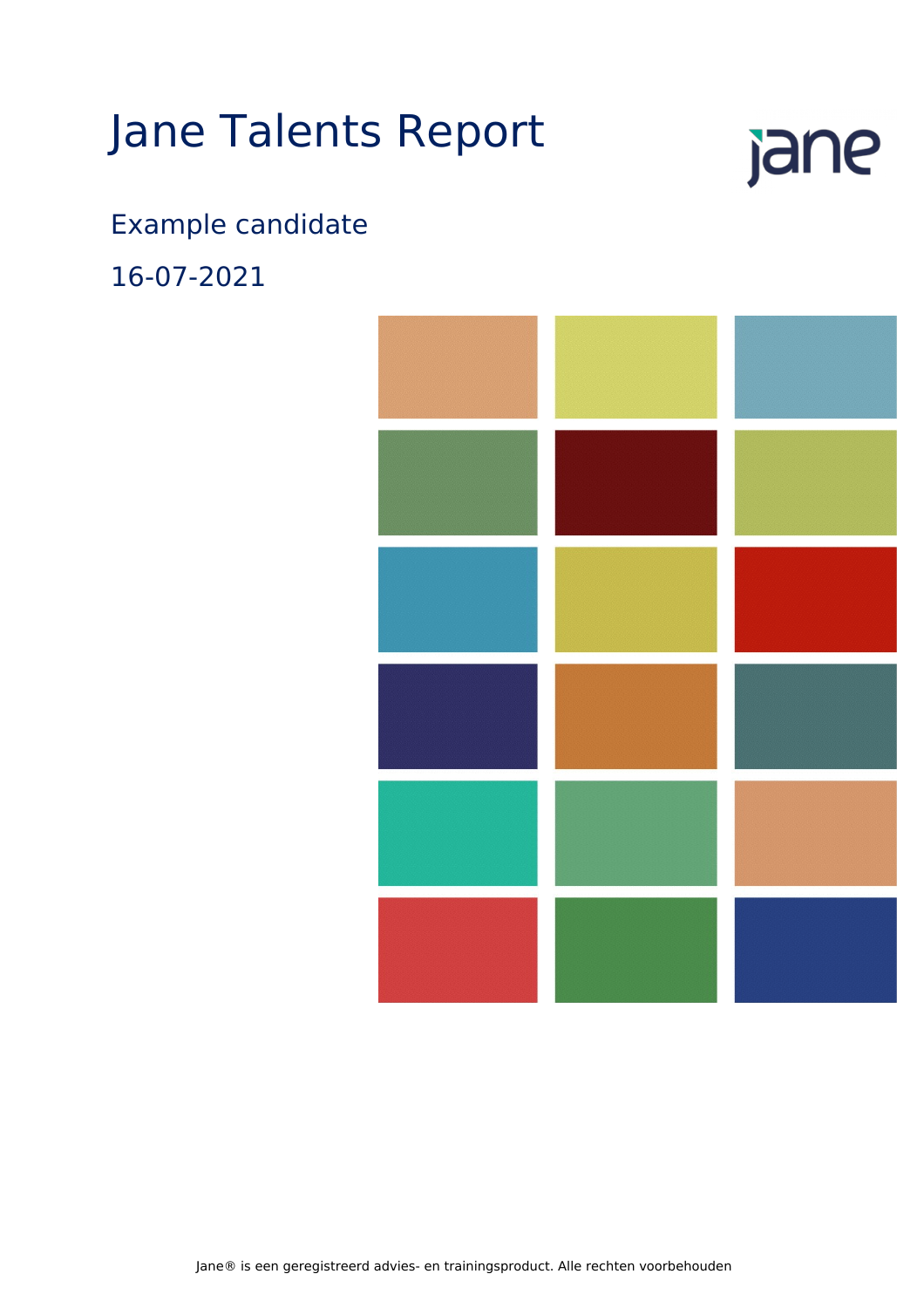## **Jane® realizes your unique purpose!**

#### **Jane® realizes your unique purpose!**

You are unique! Unique in many ways. There is nobody like you in the entire world. It is therefore difficult to discover who you are. It is also a challenge to inform others properly about this. When you are aware of your unique combination of talents it is easier to explain yourself to others. These talents indicate what you have a talent for. Your talents are the building blocks of your unique purpose.

Jane®makes you conscious of your unique combination of talents so that you deliberately and efficiently deploy and develop them. Then dreams become reality and you realize your unique destination!

#### **Talents are the foundation of our drive and skills**

Talents have a natural inclination to want to produce results. They produce our motivation (what do we like?) and form the basis of our skills (what are we good at?). Jane® charts your drive pattern and your potential skills. In addition, Jane®also provides you with valuable information concerning your unique destination within your work environment.

A unique destination, then, is a unique combination of tasks, responsibilities, and roles in accordance with your own unique combination of talents. The better one discovers one's individual destination, the better one's talents can be deployed and turned into a structural contribution to the final result. This will not only profit your organization's returns but is equally important for the ongoing development of your talents.

#### **Talents form the glasses through which we observe our environment**

Our personal combination of talents are the glasses through which we observe our environment, support our vision and justify our actions. The dissimilarity of vision and ways of working nearly always stem from differences in our individual talent combinations. Many communication problems occur where teams and organizations have to collaborate while their individual talent combinations contrast with one another. Gaining an understanding of each other's talent combinations can help us solve such communication problems or avoid them altogether.

#### **Talents want to contribute to the end result**

Each talent brings with it a certain drive to transform itself into something specific that another person may need. In job situations, this may express itself as a particular motivation to provide for customers' specific needs.

#### **Making use of one another's talents**

Because you do not have all the talents, you must learn to use the talents of others in your environment.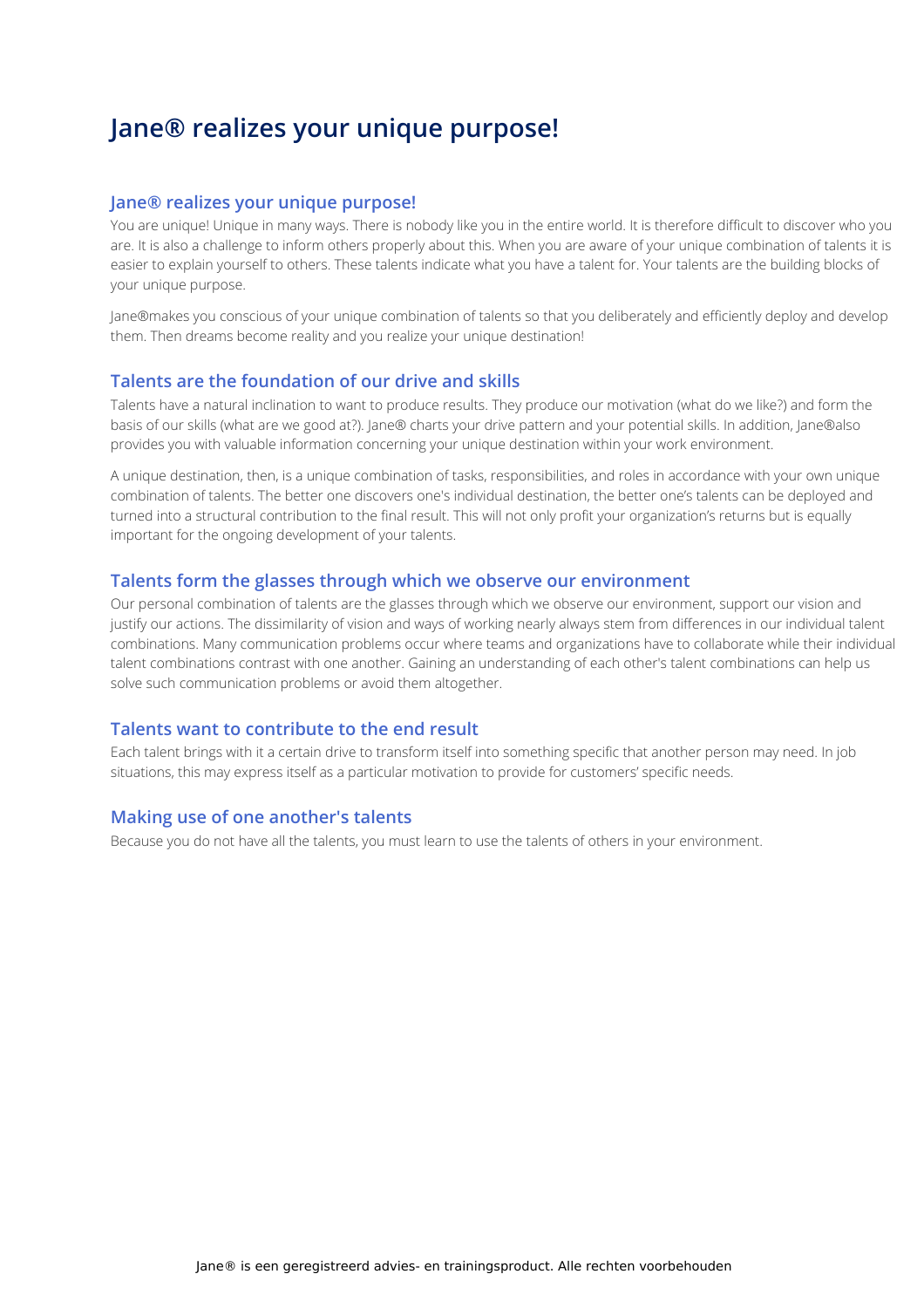# **The Jane Diagram**

The Jane®Talent Diagram is an overview of the 27 Jane®Talents. A talent is a natural ability and motivation to meet a specific need of others with the help of a specific organization source.

The challenge is to provide the best possible for the needs of others and to meet their wishes as much as possible.

Everyone has a unique combination of 5 to 10 talents. The Jane® Talent Diagram shows in percentages to what extent your talents contribute to meeting the needs of customers. The talents are indicated in blue.

The Jane® Talent Diagram is made up of 3 columns and 9 rows. The 27 Jane® Talents are shown in 3 groups of 9 talents (per column) and in 9 groups of 3 talents (per row).

#### **Clasification of talents per column**

We find the first group of talents in the first column of the Jane® Talent Diagram under Work process. These talents meet the needs that have to do with the daily execution of work. They are talents that help you to contribute in the short term.

The second group of talents is listed under the second column of the Jane® Talent Diagram under Security. These talents meet the need for certainty. They help others to commit themselves, with the confidence that their efforts will lead to the desired result. The contribution and the effect of the talents from this column are aimed at the medium term.

The third group of talents is listed under Purpose in the third column of the Jane® Talent Diagram. These talents help meet the needs of others to discover their own (unique) identity. They help them to recognize their unique identity, to confirm and to discover where their passion lies. These talents are focused on the long term.

#### **Clasification of talents per row**

Jane® distinguishes 9 organization sources. You can see this on the left side of the Jane® Talent Diagram. The 3 talents that are mentioned behind that source of the organization want to use that source, as it were and provide for short, medium- or long term needs. An example of this is 'change'. Analysis talent, formulation talent, and investment talent are talents that help you to respond well to change.

When you focus on the talents that you have in your personal development, you will increasingly excel in that. Together with a coach, you can find answers to these questions using the descriptions of your talents:

- Who am I?
- Which tasks, responsibilities and roles suit me?
- What do I want? What is my unique purpose?

#### **See your blind spot**

One of the nine rows is the lowest row and one of the columns is the lowest column. At the junction of the lowest row and the lowest column is the blind spot. The blind spot is your least strong performance area, which can hinder the further development of your personal talents. In the Jane® Talent Diagram, the blind spot is indicated in red. The Blind Spot Action Plan indicates what you need to do to prevent the blind spot from obstructing your personal talents and explains to you the key to more results.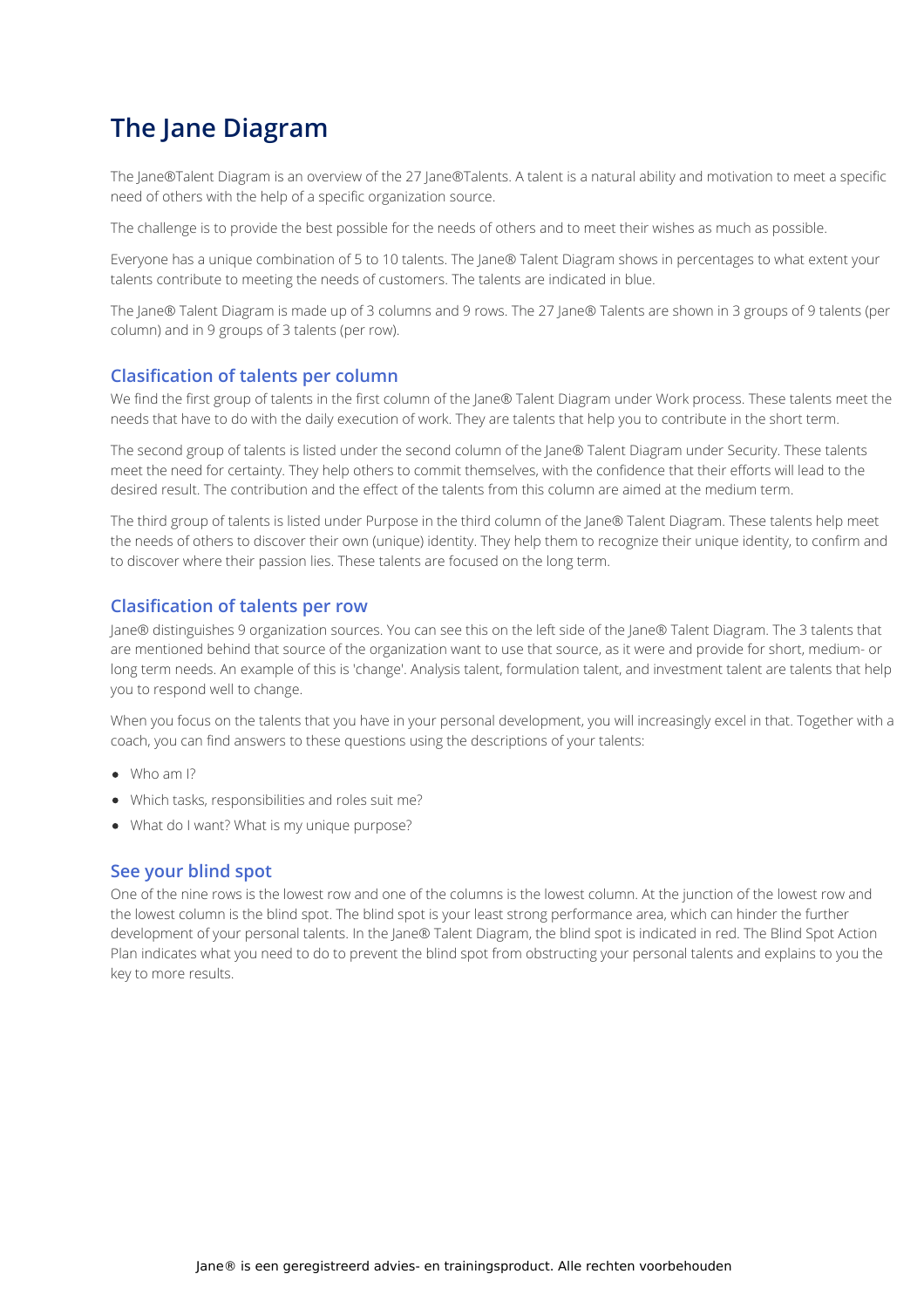# **Jane® Talent Diagram Example candidate**

|                                                                       | <b>WORK PROCESS</b><br>Solving a problem<br>(short term)             | <b>CERTAINTY</b><br>ascertain<br>(medium term)                        | <b>DESTINATION</b><br>Getting out of the paint<br>(long term)               | Average score                                                     |
|-----------------------------------------------------------------------|----------------------------------------------------------------------|-----------------------------------------------------------------------|-----------------------------------------------------------------------------|-------------------------------------------------------------------|
| 1. Change<br>When undergoing changes                                  | Analyze<br>I quickly grasp the essence<br>of it!<br>50%              | formulate<br>I can articulate and<br>familiarize well with it.<br>40% | investment<br>I see a pattern in it and<br>know how to invest in it.<br>20% | Efficiency<br>How do I use change?<br>36.7%                       |
| 2. Know how<br>Applying knowledge &<br>experience must                | <b>Discernment</b><br>be relevant to the<br>situation!<br>80%        | empathy<br>fit within people's<br>experience of something.<br>90%     | combination<br>uncover the uniqueness of<br>someone or something.<br>40%    | Range<br>how wide is my range?<br>70%                             |
| 3. Strategy<br>A strategy, method or<br>method                        | routine<br>I can apply with<br>persistence.<br>70%                   | reasoning<br>I can convey convincingly.<br>60%                        | explain<br>I want to explain<br>thoroughly.<br>70%                          | share<br>how do I maintain quality?<br>66.7%                      |
| 4. Org. Culture<br>In daily contact with others                       | help<br>I find helping people<br>enjoyable.<br>80%                   | compassion<br>! pick up people's need<br>signals.<br>30%              | presentation<br>I find presentation and<br>style important.<br>30%          | <b>Decision makers</b><br>how do Linterest others?<br>46.7%       |
| 5. People<br>I think it is important in<br>relationships with others  | trust<br>to have openness and<br>mutual trust.<br>60%                | contact<br>to be in touch frequently.<br>60%                          | correction<br>to have feedback and<br>mutual correction.<br>30%             | <b>Users</b><br>how do I deepen<br>relationships?<br>50%          |
| 6. Organizational form<br>In working with others                      | resilience<br>! can put up with a lot<br>(from other people).<br>60% | control<br>I intervene when things<br>tend to go wrong.<br>30%        | translate<br>I give clear instructions<br>70%                               | <b>Teamwork</b><br>how do i form a team?<br>53.3%                 |
| 7. Planning<br>In my daily activities                                 | route<br>I have a high sense of<br>direction.<br>50%                 | structure<br>I maintain a certain<br>structure.<br>50%                | harmony<br>I find harmony and<br>consultation important.<br>90%             | New customers<br>how do I win new<br>customers?<br>63.3%          |
| 8. My commitment<br>If I commit                                       | rotation<br>I like momentum and<br>speed.<br>10%                     | utilization<br>I utilize opportunities to a<br>maximum.<br>30%        | export<br>the challenge is very<br>important to me.<br>10%                  | Turnover per customer<br>how do I develop my<br>talents?<br>16.7% |
| 9. My destination<br>If I have to accomplish<br>something with others | provision<br>I can give a lot without an<br>immediate return.<br>60% | governing<br>I want to achieve concrete<br>goals.<br>90%              | scope<br>I easily integrate with<br>other people.<br>50%                    | New PMC's<br>how do I develop my<br>destination?<br>66.7%         |
|                                                                       | 57.8%                                                                | 53.3 %                                                                | 45.6%                                                                       |                                                                   |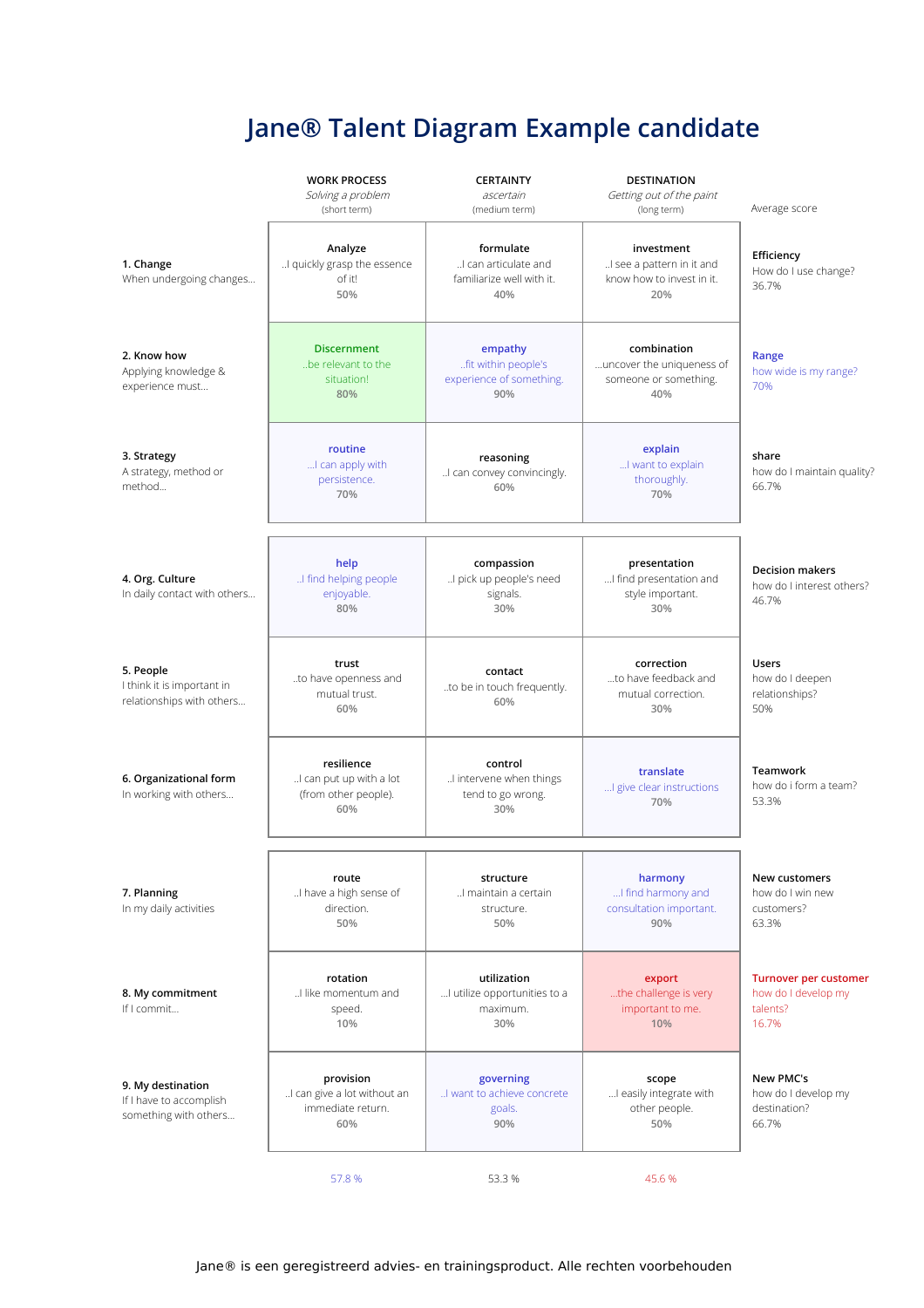### **My personal top talents**

#### **Unique combination of talents**

Everyone has a unique combination and it seems, based on our experience, that most people have between 5 to 10 talents. Below you can see which wonderful and unique combination of talents you have.

It may be that there are talents mentioned with a percentage of 60%. This can be seen as a 'near-talent' and in practice, it appears that people also recognize themselves in the descriptions of such talents. In any case, you have a tendency to them.

## **Example is ...**

**EMPATHETIC** Empathy talent (90%)

**BALANCED** Harmony talent (90%) **GOAL ORIENTED** Governing talent (90%)

**HELPFULL** Helptalent (80%) **SOLUTIONORIENTED** Discernment talent (80%)

**DISCIPLINED** Routine talent (70%)

**INSTRUCTIVE** Translate talent (70%)

**THOUGHTFUL** Explain talent (70%) **COMMUNICATIVE** Contact talent (60%)

Jane® is een geregistreerd advies- en trainingsproduct. Alle rechten voorbehouden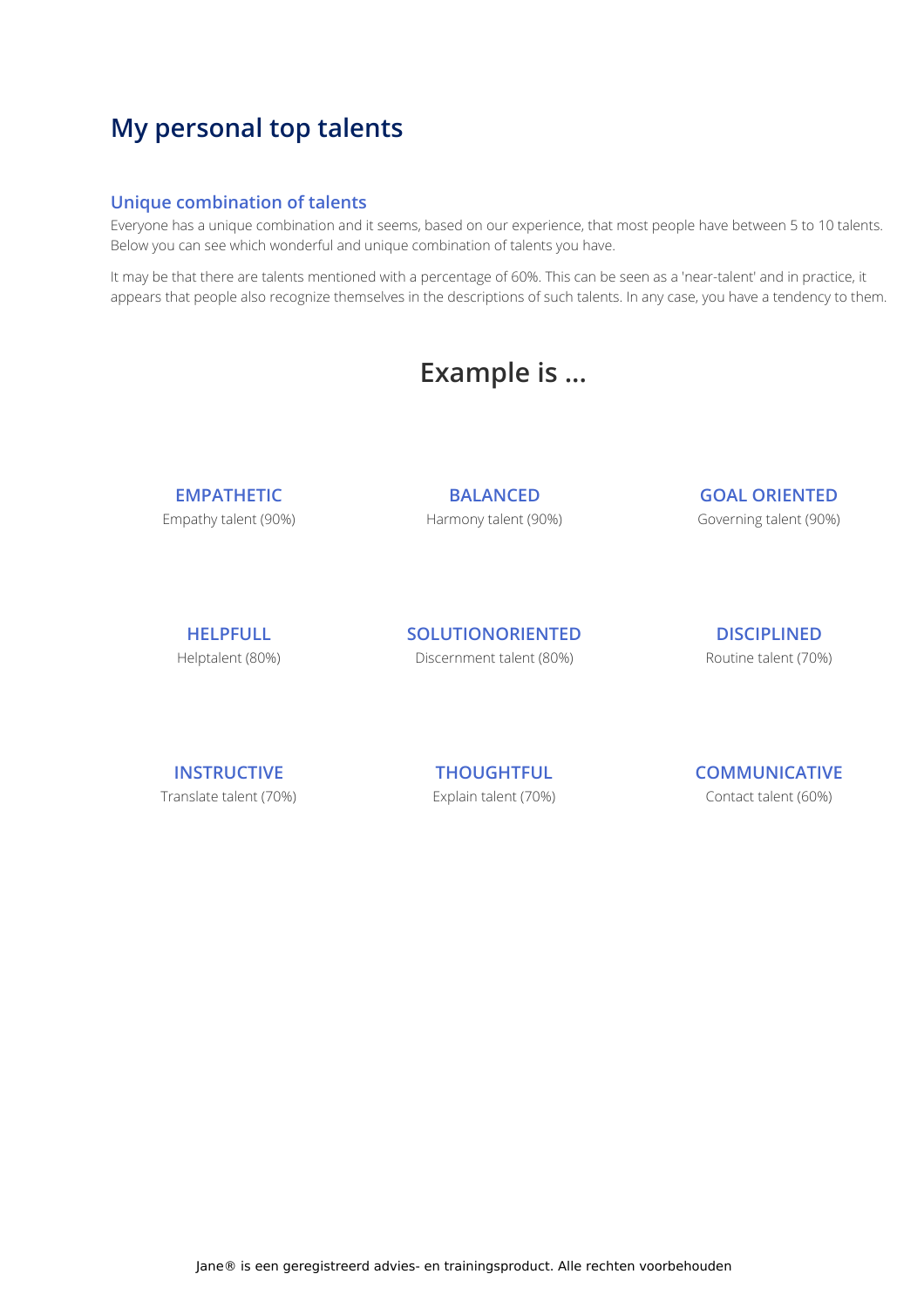**Empathy talent:** a natural ability and motivation to easily identify with how other people experience things and then tune the environment to this.

**Empathy talent** aims to adapt its surroundings to how other people perceive their environment. It anticipates the customer's need for a product and for an organization that is geared to his/her world of experience. Not only the intrinsic (technical) specifications of products or services are important, but also in how these are related to the customer's own unique experience.

When having this talent, people sense you genuinely listen to them. For this reason, they also feel free to share part of their emotional insecurities with you for your empathetic ability gives people a certain emotional relief. There is a danger, however, you might let yourself be swept away in the other person's realm of experience. This may cause you to become overloaded by other people's (emotional) insecurities. You, in turn, will find it disturbing when others do not bother listening to you.

#### Contribution to team competence

In order to attune the product range of the organization to the market as best as possible, sound communication is pivotal.Empathy talent plays an important part in:

#### **1. Personal communication with others**

By virtue of empathy talent, you adjust your personal expression to the way other people experience things. This greatly enhances your communication with others.

#### **2. Anticipating each other's work flow and taking action accordingly**

In order to stay in touch with one another, we must be able to act on what we expect from each other's way of operating. Empathy talent helps team members to be able to imagine themselves in each other's position, as well as in the position of each other's clients. The up-to-date information such identification produces, guarantees the ability to continuously anticipate each other's moves and to take corresponding action.

#### **3. Exchanging information**

You need accurate customer information to know whether the product range of the organization still sufficiently suits their (ever changing) needs. Empathy talent helps the team to obtain an accurate (informative) picture of how customers experience the current product selection. Through this, the organization is better equipped to attune its product line to market demands. Simultaneously, empathy talent assists in fitting the information supply concerning the potentialities of its product range, as best as possible to the customers' experience.

Further talents that contribute to this competence are rotation talent (through the pace and speed this generates, you are mindful to have a swift information supply, which provides you with crucial customer data) and correction talent (which causes you not to be swayed by subjective impressions or emotional aspects, but rather focus at giving and receiving objective information).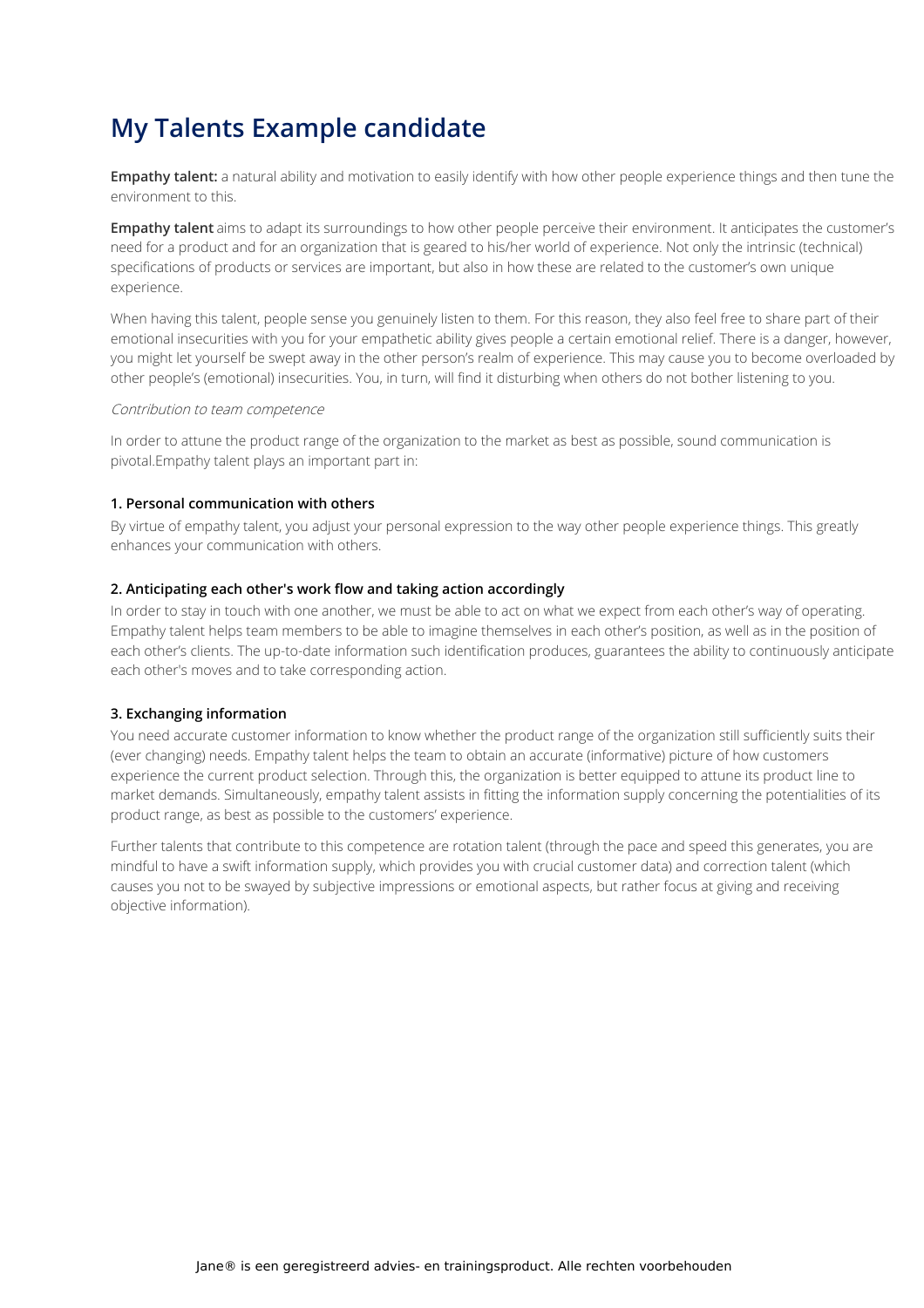**Harmony talent:** a natural ability to establish whether something is out of balance or about to be, along with the motivation to bring things back into balance.

**Harmony talent** produces harmony and balance in its environment. It promotes mutual agreement and cooperation in an atmosphere of co-makership. It caters for a client's need for a supplier that flows with them as shifts in their need patterns occur. This talent stimulates others around it to consult with one another and, through this, gets everybody to stay in sync as best as possible.

Harmony talent stimulates team building as you promote unity and mutual harmony within a team. Due to this talent you have a feel for the right balance and also have a need to get feedback from others around you. Those without harmony talent may find your need to consult 'too much of a good thing.' They might label you as 'fussy'. Therefore, it is important for you to take care not to get wrapped up in a harmonious world of your own.

#### Contribution to team competence

In order to come to a continual application of talents as a team, it is of utmost importance that you are able to win other members to do so. Meanwhile you are to stay inspired yourself to make the same effort in order to keep your team be optimally effective. Harmony talent plays an important part in this as it helps in:

#### **1. Winning people over**

Your harmony talent causes you to continue a steady, mutual agreement with other team members while, at the same time, involving them in the execution of your work. The close cooperation this creates, makes it easier to win other team members over whenever their involvement is needed in order for you to perform your tasks successfully. Other talents that contribute to this competence are rotation talent (which produces a swift settlement of matters from your side that invites others to cooperate with you) and reasoning talent (by which you know how to win others by sheer persuasion).

#### **2. Receiving inspiration**

Since harmony talent causes you to crave constant consultation, you continue to receive new and inspiring ideas through the knowledge, experience and insights of others during such sessions. Further talents that cause one to receive fresh inspiration are provision talent (that causes you to not frantically hold on to your usual way of doing things which frees you to be easily inspired by new ideas of others) and utilization talent (by which you naturally see all kinds of chances and opportunities for yourself, as well as for your team/organization, and are inspired and motivated to seize and utilize these as best as you can).

#### **3. Team efficiency**

Team efficiency can be defined as catering for the right need, in the right time for the right client. A client is a person that is dependent upon your team and can be a customer or even a different department within your organization. By consulting such users, as you naturally will having harmony talent, you derive a clear picture of their wants. In this way you will know which user your team needs to primarily focus their attention on. Additional talents that contribute to team efficiency are production talent (enabling you to know the right need) and empathy talent (prompting you to respond at the right time).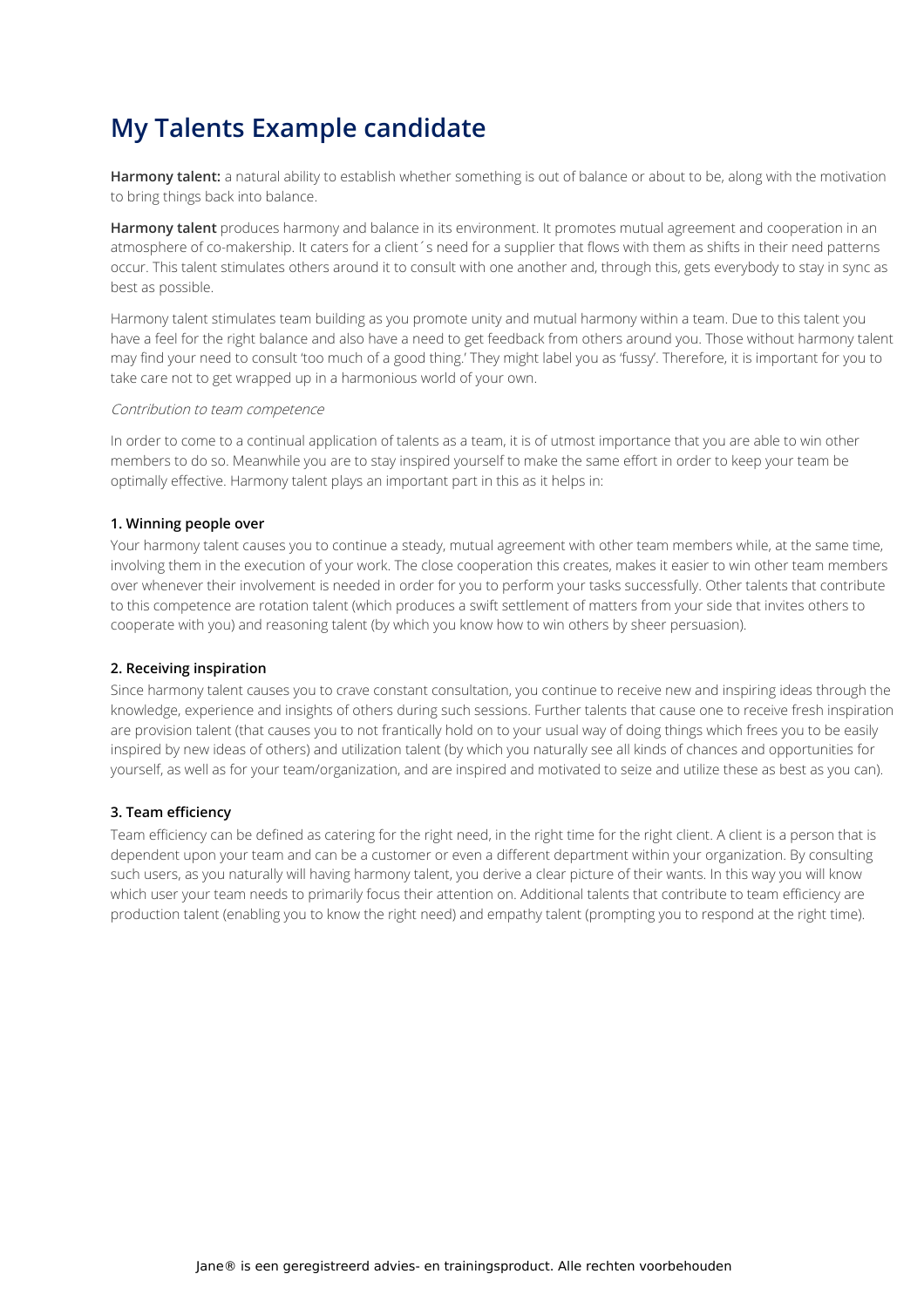**Governingtalent:** a natural ability and motivation to set concrete, realistic and measurable goals that others can aim for.

**Governingtalent** aims to manage things in its environment. It seeks to identify concrete goals in order to gear its surroundings toward these goals. In doing so, this talent caters for the client's need for clear-cut agreements and (measurable) operating procedures that are imitable and allow for monitoring cooperation. Clients need suppliers that can live up to the things they promise, for unrealistic and vague promises can cause disappointments.

Governing talent makes you want make intentions concrete, feasible and measurable and therefore imitable. In doing so, your governing talent offers a sense of security to yourself and others around you: something they can bank on.

When not dosing this talent correctly, it may cause a certain 'over-control' or a goal dependence. It is even possible to pursue a one-track emphasis of being result oriented ― under the guise of 'the goal justifies the means'― at the expense of people involved.

#### Contribution to team competence

When conquering new markets your team or department will encounter new customers. These new users need your help to get accustomed to your way of working. On the other hand, you will have to get used to this new group of customers yourself as well and combine your talents anew to turn it into one cooperative venture. Governing talent assists in:

#### **1. Mobilizing others**

Mobilizing is a matter of calling others to concrete action. Your governing talent helps you to establish concrete goals and stay focused on these when setting up new enterprises. This solidity and goal oriented attitude propels others into action as well.Additional talents that contribute to this competence are resource talent (your trust in other people's abilities gives them confidence to take action) and presentation talent (your attractive presentation sparks a desire in others to participate).

#### **2. Undergoing changes**

Developing new markets usually brings about all sorts of changes for the team. New customers will be added to your existing customer database for instance. These will ask different questions and may be familiar with an alternative way of invoicing and a dissimilar service. Your governing talent assists the team (as well as new users) to undergo such changes step-by-step in order to make it feasible to adapt to these alterations. Other talents that contribute to this competence are knowledge production talent (since you understand the essence of the occurring change, it becomes easier for you to adapt to it) and export talent (you love the challenge and the pressure change brings and this causes you to easily go with it).

#### **3. Fusing team talents**

Conquering new markets demands teamwork from all those involved. In order to weld their personal talents together, it is needed to have targets that are imitable for everyone. Your governing talent aids the team in formulating such targets in a way that they become imitable and measurable. Then all team members involved will know what exactly expected from them which results in a combining of talents. Further talents that contribute to this particular competence are resilience talent (by being able to put up with each other's differences, you will learn to become a solid team) and teaching talent (a thorough approach makes it easier to collect everybody's talents into one whole).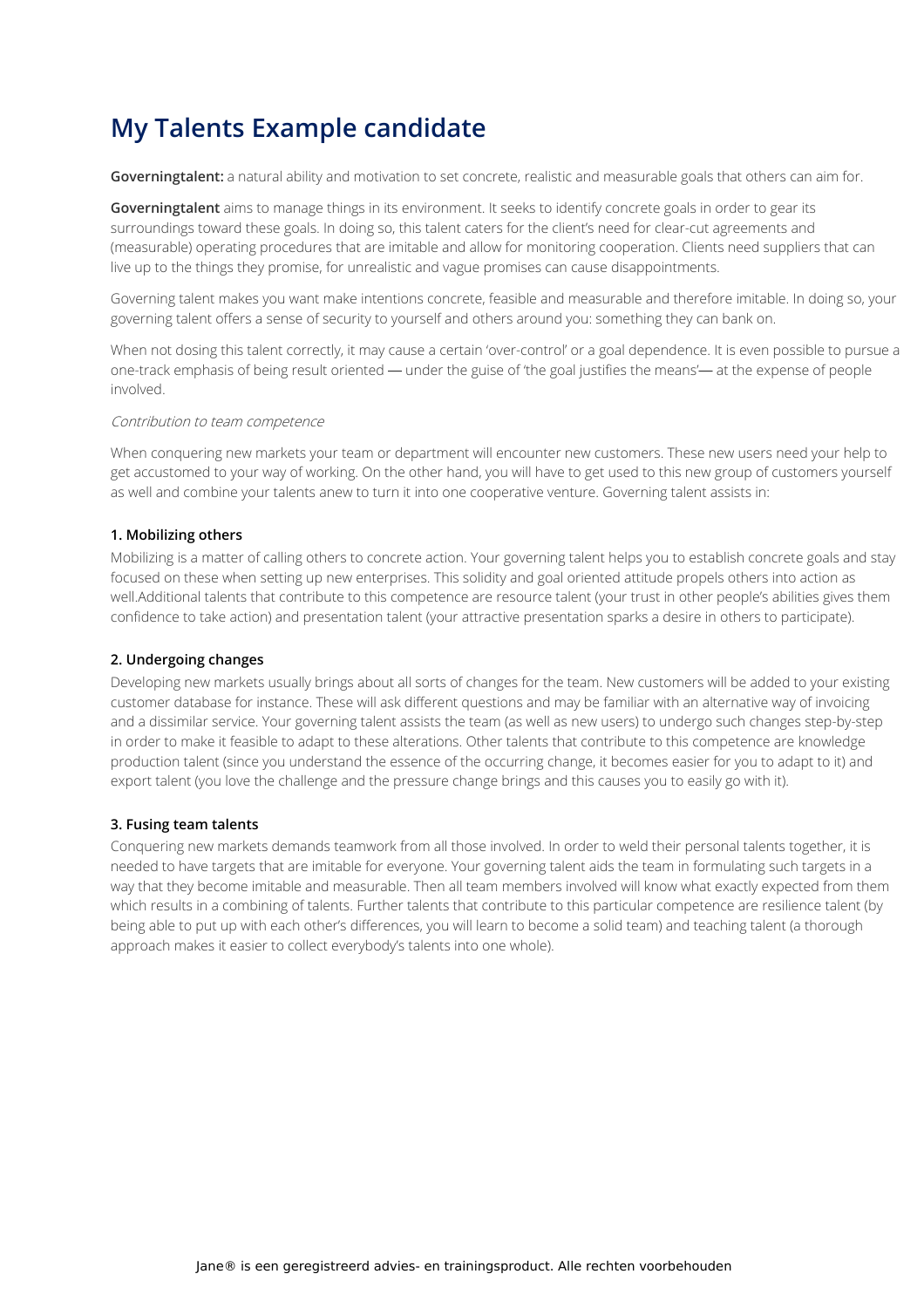**Helptalent:** a natural ability and motivation to help others when asked for it.

**Helptalent** aims to get things going in its environment.

This talent causes you to immediately take care of someone's need when they ask for your assistance. Therefore, you desire to fill the customer's need for service when this is requested. Likewise, you easily take on other people's tasks and are able to take on different kinds of jobs too.

Having this talent may cause you to have a hard time saying 'no'. You may view those who lack this talent too business-like or not being socially minded enough.

#### Contribution to team competence

Good service revolves around the customer. Helptalent assists those who are dependent on your efforts by serving them as best as possible through:

#### **1. Showing who you are**

To properly help others, they will first have to know how you can be of use to them. Helptalent is conducive to this, as it responds immediately to people's pleas for help. In doing so, customers and other people will swiftly recognize how you can assist them in all sorts of situations.

#### **2. Helping to fulfill people's unique purpose**

Helptalent focuses its attention on others. It loves to do things that help the other person to advance and fulfil their unique purpose. This talent assists team members to centre in on how others are used to operate, instead of on their own convenience or way of working.

#### **3. Team availability**

Helptalent aims to assist and give service whenever called upon. This willingness causes an increased availability to the team and to others. Such availability is, of course, an important requirement for optimal service.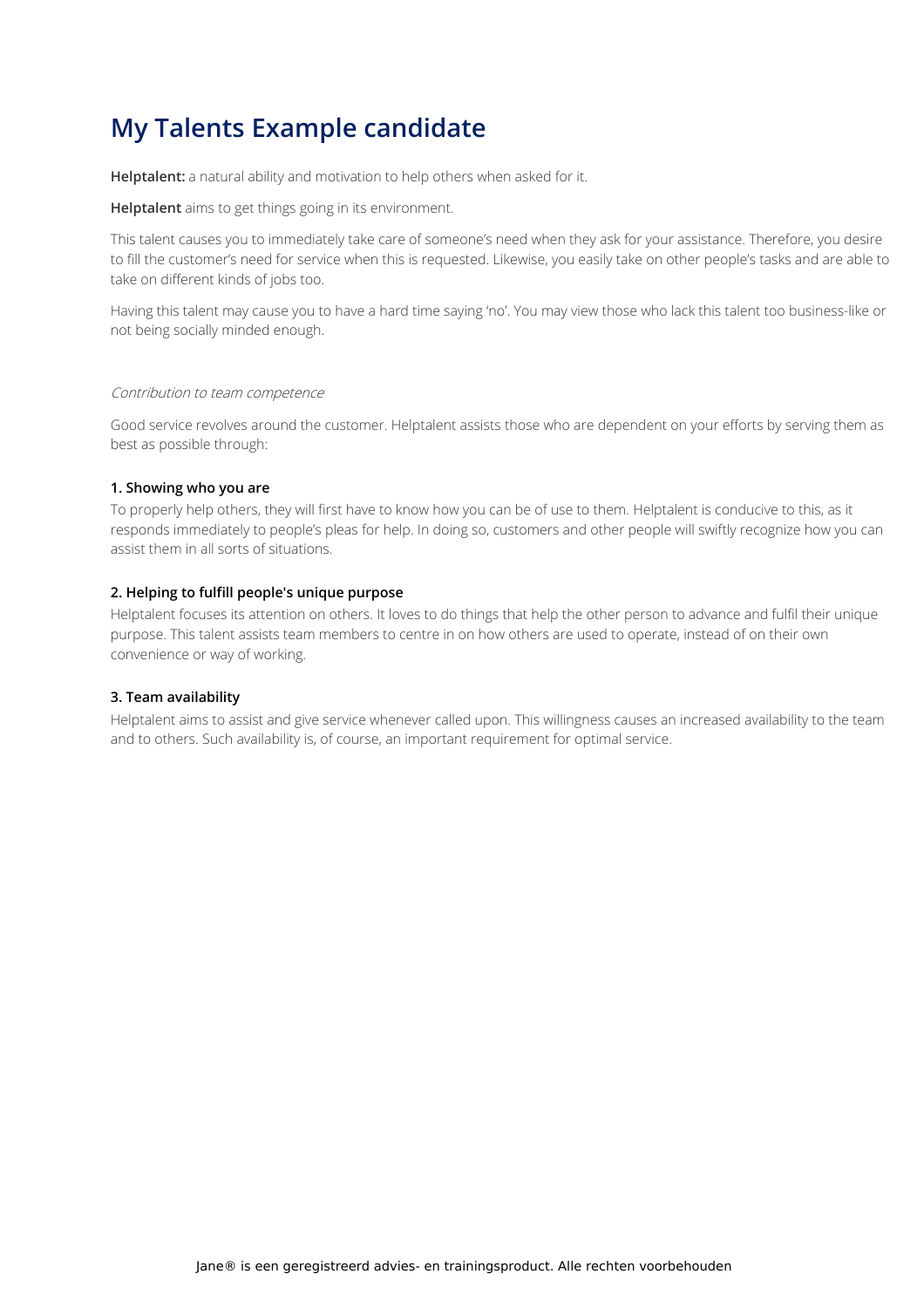**Discernment talent:** a natural ability and motivation to recognize the uniqueness of a situation and discern how to apply the available knowledge, experience and insight in a way that is relevant.

**Discernment talent** aims to distinguish what is relevant in a certain situation in order to effectively anticipate and take action. Once the exact need of a customer is established, discernment talent helps to determine which means are fit to meet this need. In searching for solutions, it prevents us from getting involved in irrelevant matters.

Having this talent causes you to dislike reacting in a haphazard way. Instead, you prefer to first see what something is all about. This is why people with discernment talent often tread carefully whenever they find themselves in a new situation. As a result, they are likely to view others as careless or reckless. Discernment talent makes you want to react in an adequate way and urges you to be to-the-point during meetings. You may feel that people who lack this talent are too elaborate in their conversation.

#### Contribution to team competence

Discernment talent helps us to deal with different (customer) situations. By means of this talent we can test ourselves to see if our actions contribute effectively to situations we are facing. In doing so, we develop certain skills and we also enhance the decisiveness of our team. And decisive teams are needed for any organization that aims to penetrate deeper into the market with its products or services. In short, discernment talent helps in:

#### **1. Utilizing situations**

We are daily confronted with all kinds of situations and requests from people. Discernment talent assist in dealing with situations in an adequate and decisive manner. When lacking discernment talent, your readiness to deal with situations becomes considerably less and, therefore, you will not always utilize this to a maximum.

#### **2. Testing yourself**

In order to test yourself, you can ask yourself whether your behaviour in daily situations is consistently relevant or not. Discernment talent helps you to determine the answer to this question. Through this talent you are better equipped to assess your personal behaviour from day to day and gain a factual view of its effect on others.

#### **3. Team efficiency**

Every team produces something that benefits other teams and/or customers. To do so efficiently, a team has to discern the distinct requests that daily come its way. It has to clearly indicate which operations are to be performed per request/per situation, so matters are dealt with effectively. Discernment talent assists the team in making such distinctions, thereby greatly furthering its efficiency.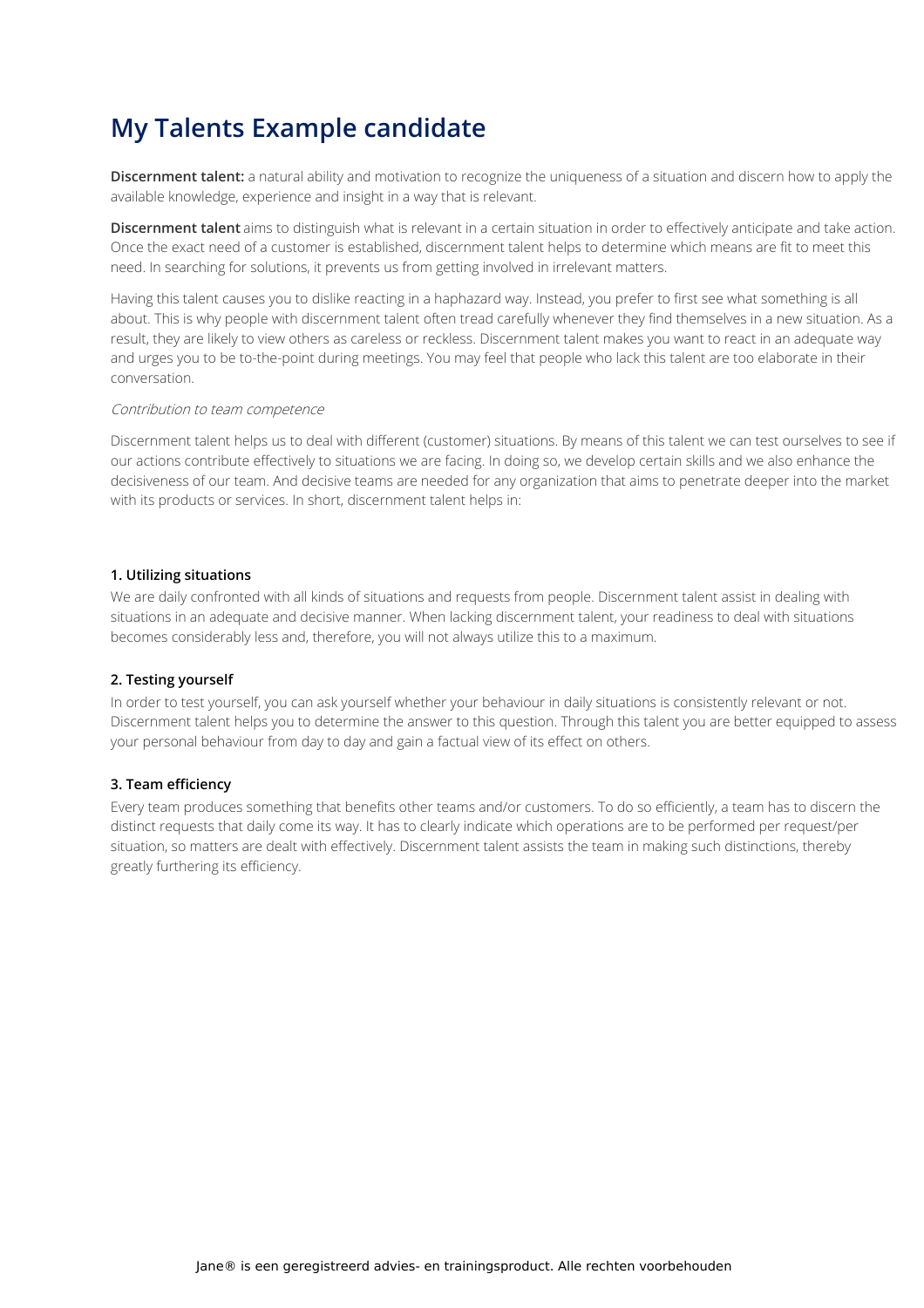**Routine talent:** a natural ability and motivation to continue a chosen direction.

**Routine talent**aims to stay on course until results become evident. This talent meets a client's need for product quality. Routine talent enables one to apply an agreed approach or strategy (a routine), even if this means repeating similar actions over and over again.

This talent causes you to truly persist in certain things. However, you can go overboard with this: you are liable to label others as 'easy quitters.' You may also consider those who do not have this talent to be undisciplined and fickle.

#### Contribution to team competence

Good team work, also between teams, is important in every organization. Routine talent plays an important role creating this, as it assists in:

#### **1. Discovering your own purpose**

Your individual purpose is locked into the unique combination of talents you already possess. Potential talents need to be developed first in order for you to experience that you actually have them. In the developing of your talents, routine talent is just as important as habitual training is for an athlete that is developing his sports talent.

Consistent repetition of certain tasks is needed to make your potential talents visible to both yourself and to others. Once these talents emerge, you, yourself, will also have a much better concept of where your strength lies as. As a result, your team members are presented with a solid view of your purpose and will know how you operate best within the team. Better team work is guaranteed once the purposes of all individual team members become visible. This is valid for the working together with other subdivisions within the company as well.

#### **2. Anticipating each other's work flow and taking action accordingly**

Standard operating procedures within a team make it easier for individual team members to act on each other's anticipated behaviour. A fixed dispatch of stipulated tasks, set agenda items, prescribed report formats and other standard operating procedures, assist you in understanding how others do their job. It also helps you to see how you, in your position, can best anticipate and act on how they do their job. As you execute your tasks through standard operating procedures, you contribute to the overall knowledge of what is to be expected within your team. Routine talent is instrumental in all of this.

#### **3. Team performance**

A joined strategy is needed in order to achieve as a team. Routine talent assists in converting such a strategy into standard operating procedures and daily routines. Through these, each team member knows what to do, which results in the joined strategy actually being carried out in their own daily job. Not only does this talent help the team to create standard operating procedures, it also sees to it that everyone sticks to these routines.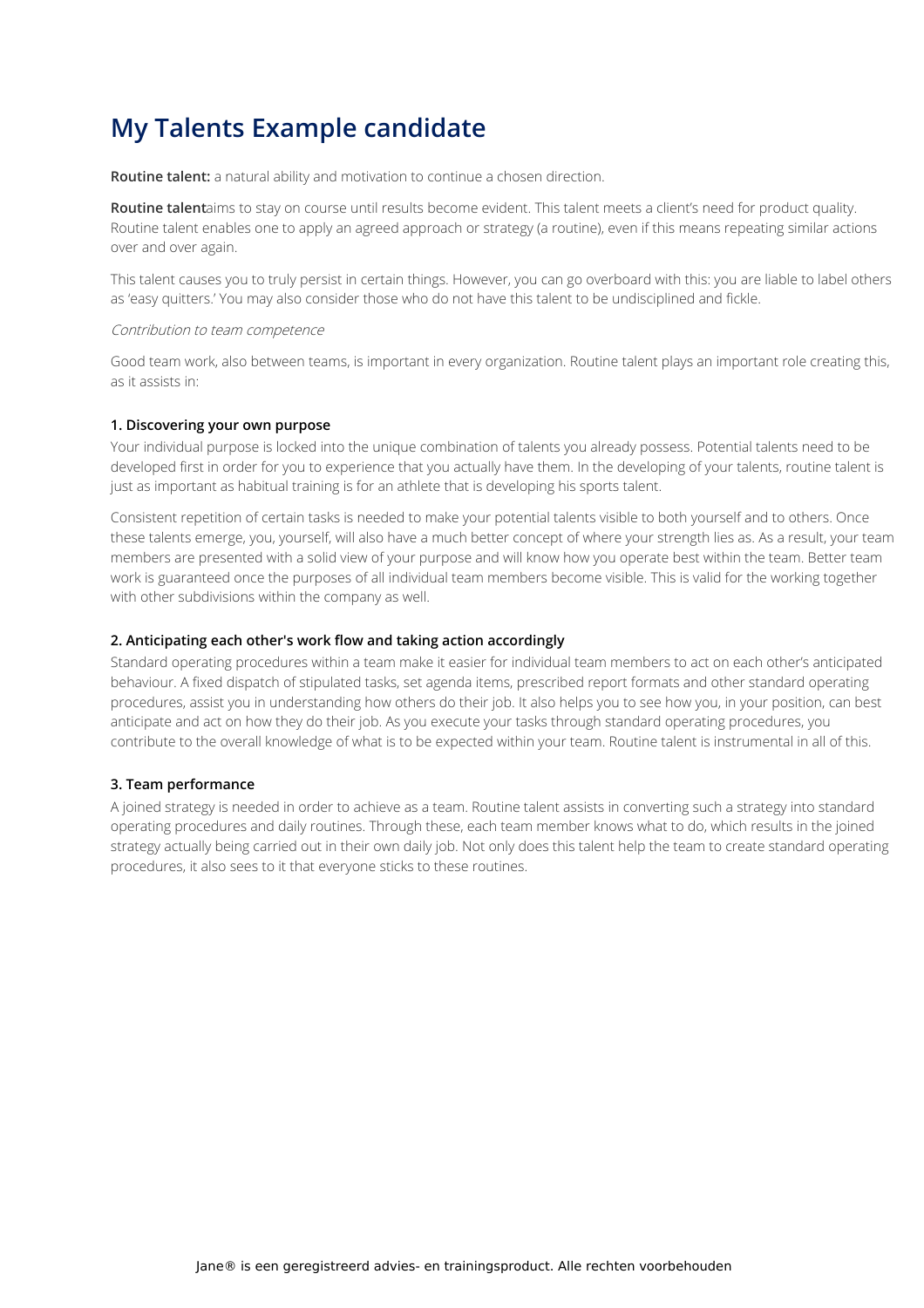**Translate talent:** a natural ability and motivation to translate complicated matters into simple instructions.

**Translate talent** aims to make complicated matters simple, so these become understandable and workable for everyone. It translates complex looking matters into simple instructions so everyone can work with them. Clients need such simple directions and instructions. When dealing with complex matters they need to be able to call on the supplier for help.

With this talent you make things around you simpler and easier for others. You want to promote or interpret job matters (your own position, your department or the organisation) in a way that the public at large can identify with it. This talent is often displayed by actors (viewers identify with certain characters) and by some politicians (voters identify with the person they vote for).

In most situations, this 'simplification talent' produces a certain amount of self-confidence and optimism. This may cause you to come across as (too) self-assured or even arrogant to those that do not have this talent.

#### Contribution to team competence

Proper planning is crucial when organising new activities. In order to plan something new, team members are to communicate efficiently with each other. They need to stay in touch with one another in order to give definition to the practical performance of new pursuits. Translation talent plays an important role in all this. It helps in:

#### **1. Personal communication with others**

Your translate talent makes it easy for you to plainly relate to others what exactly you expect of them. This greatly enhances the clarity of your communication with others. Further talents that contribute to this competence are route talent (by which you creatively express what is on the inside of you which contributes to the authenticity of your communication) and empathy talent (which enables you to improve your communication by adapting your personal expression to the unique way others perceive their environment).

#### **2. Working transparently**

Your translate talent enables you to give clear instructions to others of how to utilize your knowledge, experience and talents. This enhances the transparency of your way of working. Other talents that contribute to this competence are rotation talent (giving you an upbeat tempo, enabling others to know how to reach you when they need you as your work pattern stands out) and structure talent (giving you a determined, structured way of working which is foreseeable to others and enables them to know how to reach you when necessary).

#### **3. Co-designing new products**

When customers in the market come up with new needs or desires, these have to be translated into new ventures. The team itself has to be active in co-designing such activities. Your translate talent assists the team to translate new desires and needs into instructions. Clear instructions will cause you and others to know how to contribute as a team. In essence, translate talent produces the audacity to give form to something. Additional talents that contribute to this competence are provision talent (which enables you to survey matters and to easily detect the outlines of things that are not yet in existence) and reasoning talent (through which you easily find the right arguments to carry out something in a certain way and causing your team to become convinced of the validity to do it in precisely as such).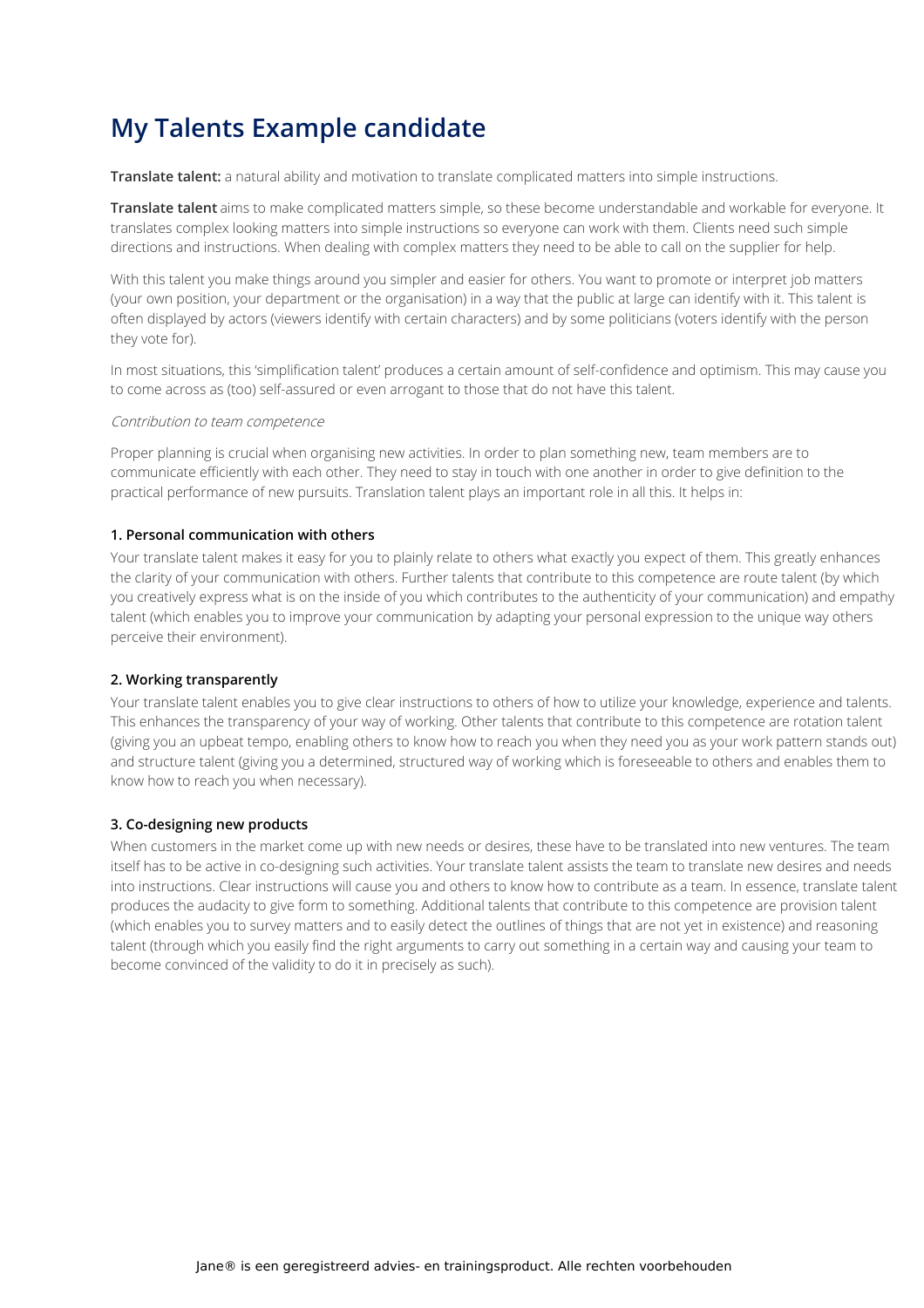**Explain talent:** a natural ability and motivation to assess the long-term consequences of things

in order to prevent a wrong outcome as much as possible.

**Explain talent** aims to advance the right outcome of affairs—ruling out one's own preference or taste if need be. It assesses all kinds of options and points out potential weak links and bottleneck issues. This talent wants to explain and teach others how to prevent a wrong outcome of affairs. Hence the name 'Explain talent.' Explain talent caters for the customer's need of a faultless usage of products by providing clear product education or training to its users.

When having this talent, you may take it personal when things go wrong. To you, it may feel like you have come up short in detecting and warning about the wrong outcome of things. This is why you may be sensitive to unexpected criticism and will need time to get over this. When confronted with new things, you prefer to keep your options open. You want to gauge things for yourself and let them 'mature' on the inside of you before coming out with a certain response. The latter may cause you to come across at introvert at times or somewhat inscrutable.

#### Contribution to team competence

In order to create a sound environment within an organization, employees are to be involved with one another, take corporate action successfully and fuse their talents. Explain talent assists in:

#### **1. Showing your involvement**

Explain talent helps you to show and train others how to perform well. In this manner you (consciously or subconsciously) confer your care and attention on others, which shows them how much involved you are with the team. Further talents that contribute to this competence are help talent (which gives you a helpful attitude that displays your involvement with the team) and utilization talent (providing you with the drive to get the most out of every given opportunity which others experience as you display your concern for them personally and well as for the team).

#### **2. Corporately taking new action**

Your explain talent helps to 'teach' others how to operate best. When everybody in the team knows precisely what is expected of them beforehand, chances of success will increase once you take corporate action. Other talents that contribute to this competence are resource talent (giving you assurance that sparks confidence in others to take action together) and compassion talent (making you sensitive to the needs of others (customers as well) which causes you to spur your team to take action).

#### **3. Fusing the team's talents**

Your explain talent causes you to take into consideration what can potentially go wrong when execution tasks. You do so consciously or subconsciously. This helps the team to create a well-considered concept in which everyone's talents will be fused together as best as possible. Additional talents that contribute to this competence are resilience talent (which strengthens your team as it enables you to bear with each other) and governing talent (which assists in setting concrete, achievable and imitable goals as a team, making it easier for everyone's talents to work as one).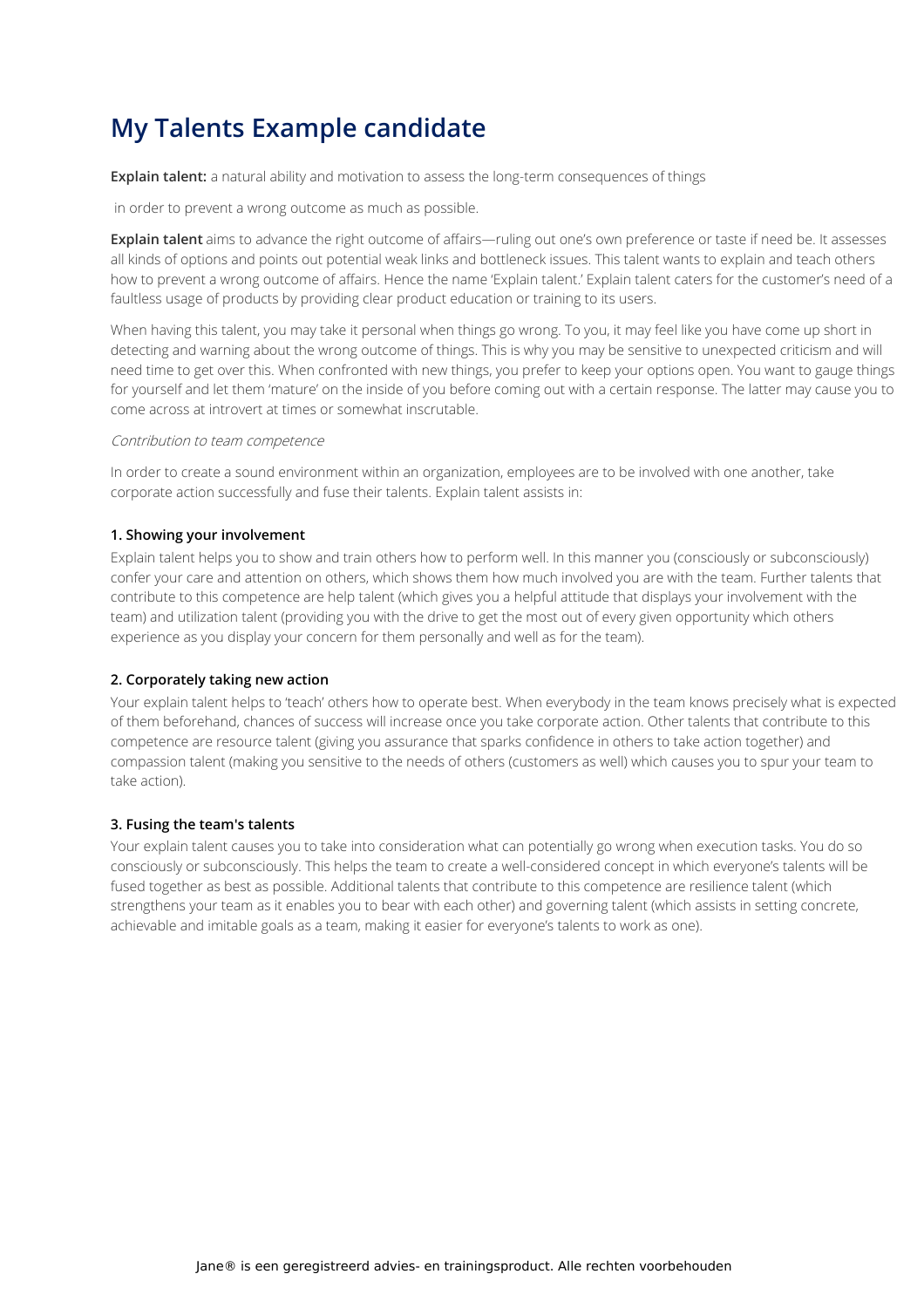# **A unique purpose**

One's unique purpose is the unique combination of **tasks**, **responsibilities,** and **roles** that best fit one's unique combination of talents. The odds of two people having exactly the same Jane® Diagram is less than 1 in 7000 billion (mind you, we have 7 billion people on the planet). This is why the Jane® Diagram sufficiently reflects a person's unique personality and talents. Once someone's unique combination of talents is known, it is possible to get an indication of that person's unique purpose.

**Tasks** are all about performing certain actions through which we solve someone else's problem. Performing tasks involves the carrying out of assignments and usually, it can easily be determined whether a task is carried out correctly or not.

**Responsibilities** deal with our need for assurance that the performance of something will indeed produce the result we expect it to produce. It is all about the ability to judge how the assignment can be carried out best for the benefit of someone else. Hence, responsibilities exceed tasks, as what matters with responsibilities is how our total personality comes across to others. Furthermore, since tasks are often carried out on a short term basis, they can also be acquired more easily than responsibilities. Responsibility and competence cover longer periods of time, therefore having a medium-term effect.

**A role** is not a task, nor responsibility, but it does have a distinct effect on long term results. Someone with a great sense of harmony (harmony talent), for example, can, either consciously or subconsciously, advance increased consultation and cooperation within the team. Although such a role cannot be considered a specific task nor be viewed as a separate responsibility, it can significantly contribute to the end result. A person plays a certain role in a team simply because he/she is that way. Roles, then, are all about how others can benefit from us in the long term.

#### **Important elements of your individual purpose**

Tasks, responsibilities, and roles that fit us best tell us a lot about our unique purpose. These elements are reflected below, based on the talents identified by Jane®:

**Tasks** that fit me the most are tasks where:

- the ability to discern and act upon what is relevant (discernment talent)
- you have to assist others (e.g. customers) (help talent).
- standard operating procedures are an important element (routine talent)

**Responsibilities** that fit me the most are responsibilities where:

- you have to work in a goal-oriented manner (governing talent)
- you have to listen and be able to place yourself in other people's shoes (empathy talent)

**Roles** that fit me the most are roles where:

- you have to retain or enhance harmony when cooperating with others (harmony talent)
- you have to instruct others to operate a certain way (explain talent)
- you have to translate intentions into clear and understandable instructions (translate talent)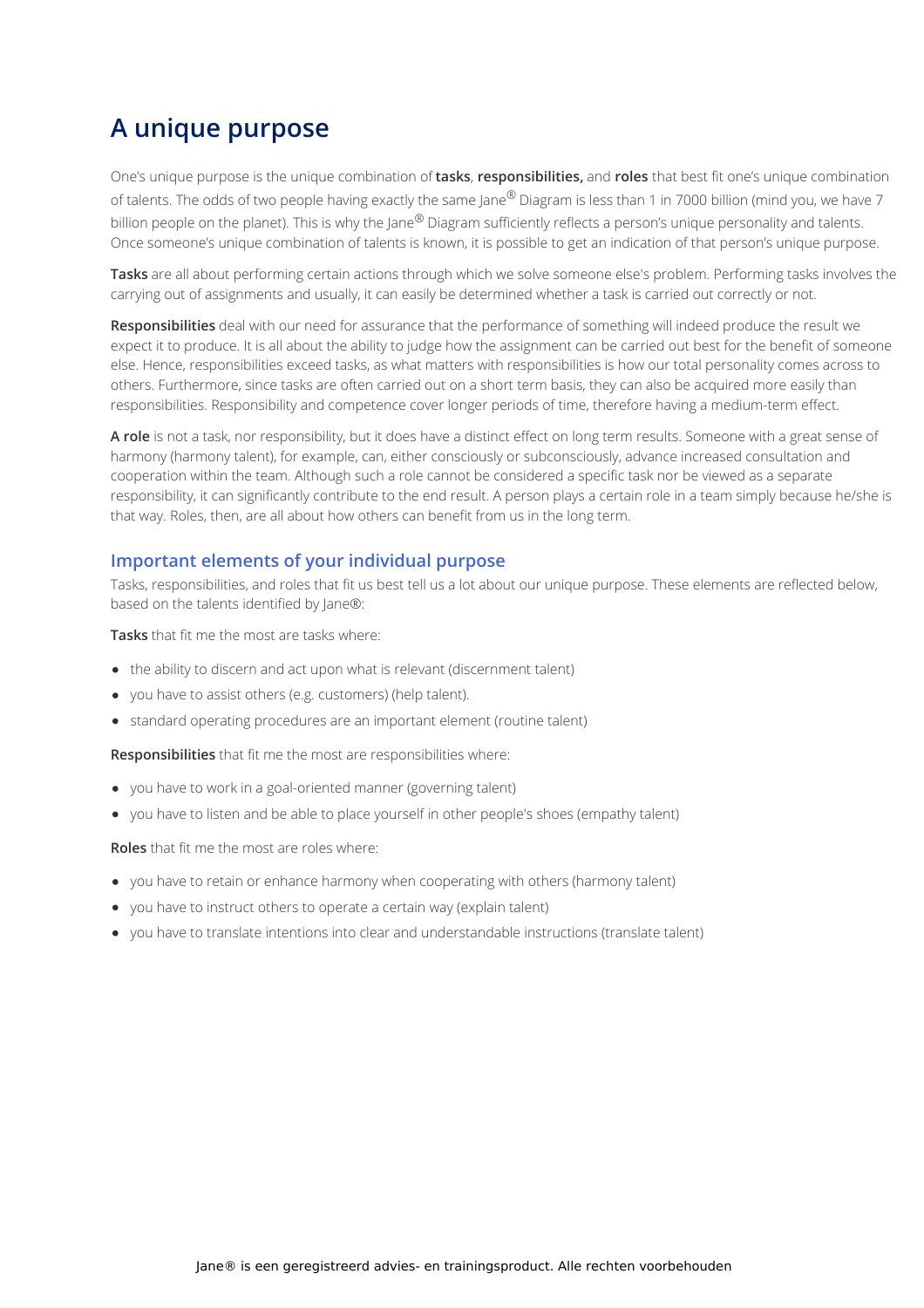# **Your unique purpose**

The combination of my personal talents says something about my unique destination. It is precisely these talents that enable me to…

- handle certain tasks particularly well (short term),
- competently carry certain responsibilities (medium term) and
- proficiently play a certain role (or several roles) within a team (long term).

#### **Role**

My unique destination is:

- to further harmonious cooperation so as to enhance a balanced way of operating in an atmosphere of co-makership (harmony talent).
- to instruct others how to best apply a certain strategy or way of working in order to guarantee success in the long run (explain talent).
- to translate the intentions into clear and understandable instructions, so everyone knows what to expect (translate talent).

#### **Responsibility**

To realize this destination I am qualified:

- to translate intentions into concrete, feasible and attainable goals; goals that are measurable and imitable for others (governing talent).
- to make my knowledge and expertise applicable within other people's unique world of experience (empathy talent).

#### **Daily routine**

I also succeed in exercising this power daily because of me:

- in many situations I can discern what knowledge or expertise is relevant and applicable. In this way I secure decisive implementation (discernment talent).
- I enjoy helping others in a way that they can advance. This creates sufficient opportunities for me to use my talents (help talent).
- I stay the course, even when in routine situations. This enables me to effectively take advantage of a particular strategy or way of working (routine talent).

#### **Blind spot**

What can prevent me from achieving my unique destination is:

I have a tendency to avoid challenges which often results in a deficiency of sufficient, new impulses for my talents. This may cause a halt in their development in the long run (export talent).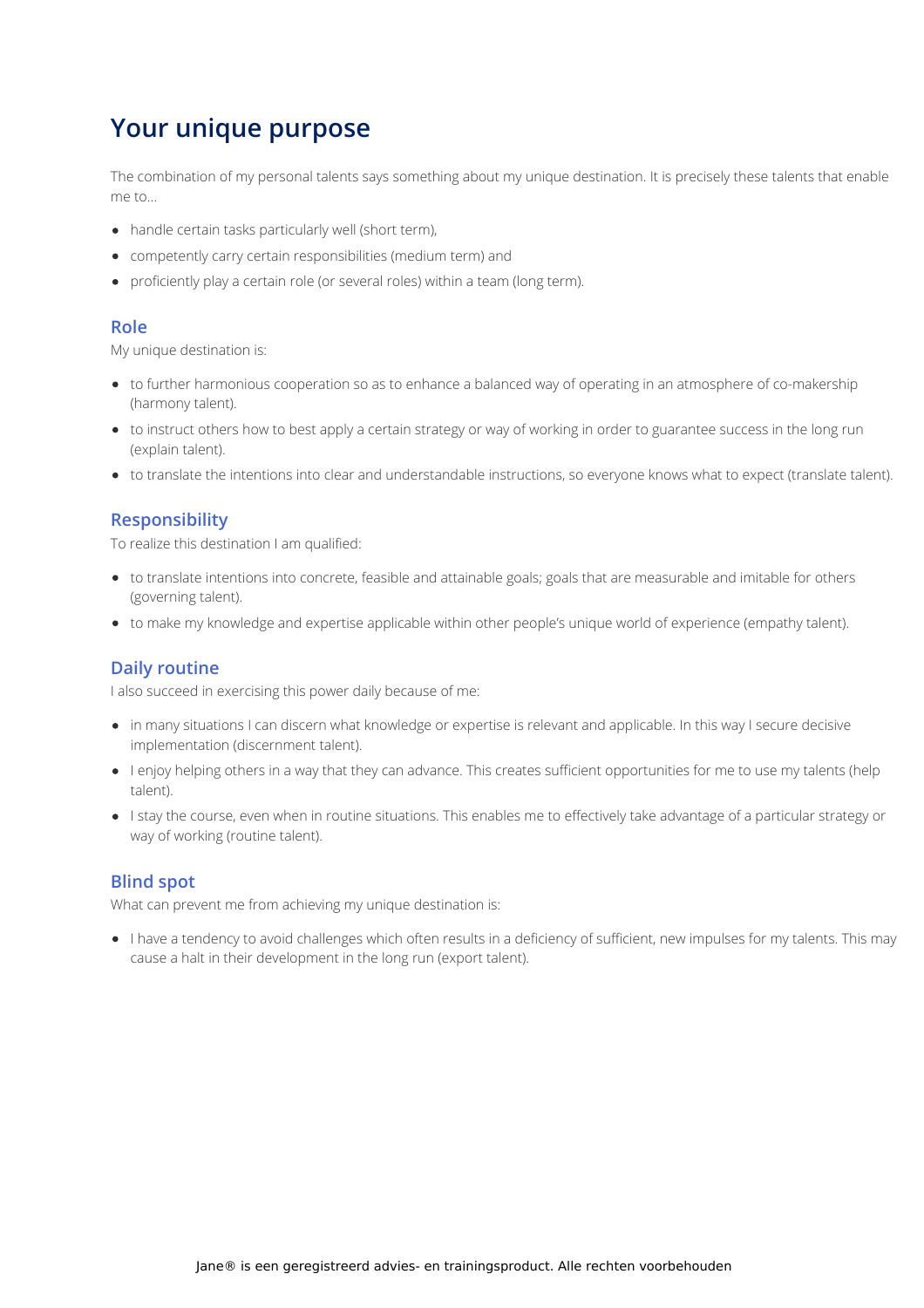# **" Spotting" my blind spot**

Out of a total of 27 talents, every person has a unique combination of 5 to 10 talents on average. This also means that everyone lacks about 17 to 22 talents on average.

Talents we do not have, limit our personal achievement. They also narrow our contribution to the need of others and our own assistance to the team that we are part of. No one will be able to improve themselves in 17 or more talents. The Jane® Evaluation, therefore, is aimed at tracking the one talent that is least strong: the blind spot. The blind spot is the need area that you are least aware of. It is, in a sense, the lowest point in the landscape of your personality. Every talent contributes to a specific need. However, the personal need your blind spot contributes to is passed over by you.

Jane® provides for ways to strengthening this talent through a specific plan of action. Because anyone can concentrate on just one talent area in order to strengthen it. By means of the Jane® Action Plan, the weakest link in your personal achievement will improve structurally, resulting in an enhancement of the efficiency of your genuine talents.

The Jane®Talent Diagram indicates in **red** what talent is least strong and corresponds to what needs you are most likely to neglect. This is your blind spot and this impacts you as a person, your daily performance and the way you deal with your own personal development.

The Jane® Action Plan provides you with insights on the impact of your blind spot and offers you ways to manage this.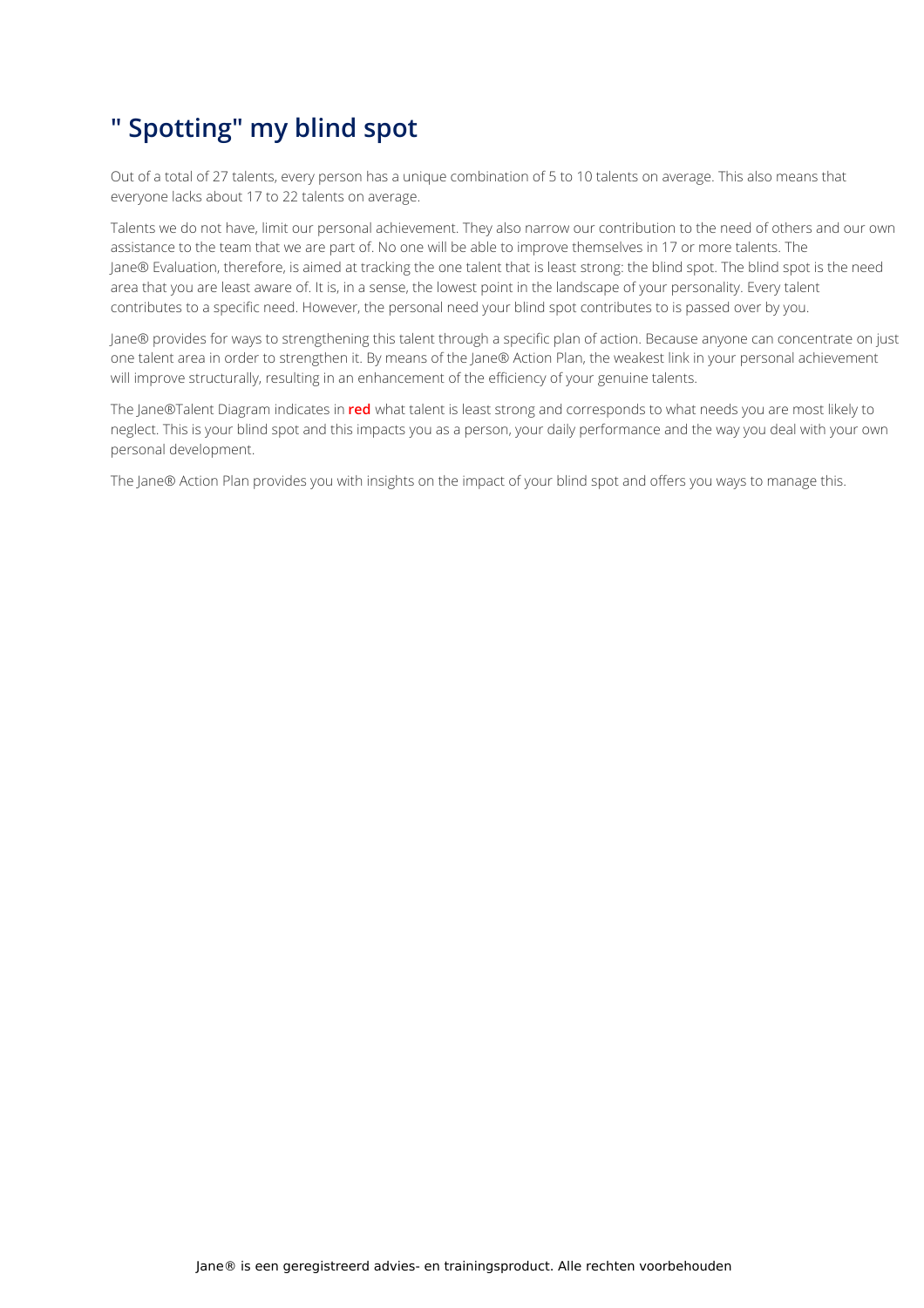# **My blind spot**

Below is a description of the talent area (blind spot) in which your personal action plan takes place primarily:

**Exporttalent:** a natural ability and motivation to perform in situations that are demanding or have a certain degree of obscurity, complexity and resulting levels of difficulty

**Exporttalent** aims to take on challenges that come up in its environment. In essence, it even seeks the pressure of such challenges. This talent possesses a certain drive. It caters for the client's need for a supplier that can take on challenging needs or wants and solve them effectively. For when a supplier tends to take things too lightly, it undermines the client's trust in the long run.

With this talent you stimulate yourself and others to enter new, unknown terrains and to not avoid difficulties you may encounter in doing so; hence the name, export talent. You like a certain degree of depth and complexity in your work and dislike a superficial approach or way of working. You want to finish the job and not to produce poor quality. As a result, you will often think that people lacking this talent are 'superficial' or 'insufficiently involved' at a times. With this talent it is important, however, to learn to value less challenging matters as well.

#### Contribution to team competence

New needs will invariably arise since society constantly changes. Every organization faces the challenge of taking advantage of these changes in order to be able to continue to realize its unique purpose (its value and significance) in the market. This requires its employees to have a willingness to alleviate fresh needs. At the same time, they need to be able to adapt to whatever change such needs require of their own performance. Only then will teams be able to decisively and consistently prove the unique purpose of their organization in the market. Export talent contributes in that it assists in:

#### **1. Detecting and dealing with new needs**

Catering for the latest needs of your clients usually presents a certain degree of challenge. Due to your export talent you thrive on such challenges and will seize them with both hands.

#### **2. Undergoing changes**

Changes in the market may also cause an intrinsic change in how everyone executes their tasks and function. Your export talent causes you to be less 'shift stress' prone.

#### **3. Team decisiveness**

Apart from the pressure of having to change, catering for new needs of customers can bring additional pressure to perform. Your export talent helps the team to face this extra pressure and deal with it decisively so they can take on the added work.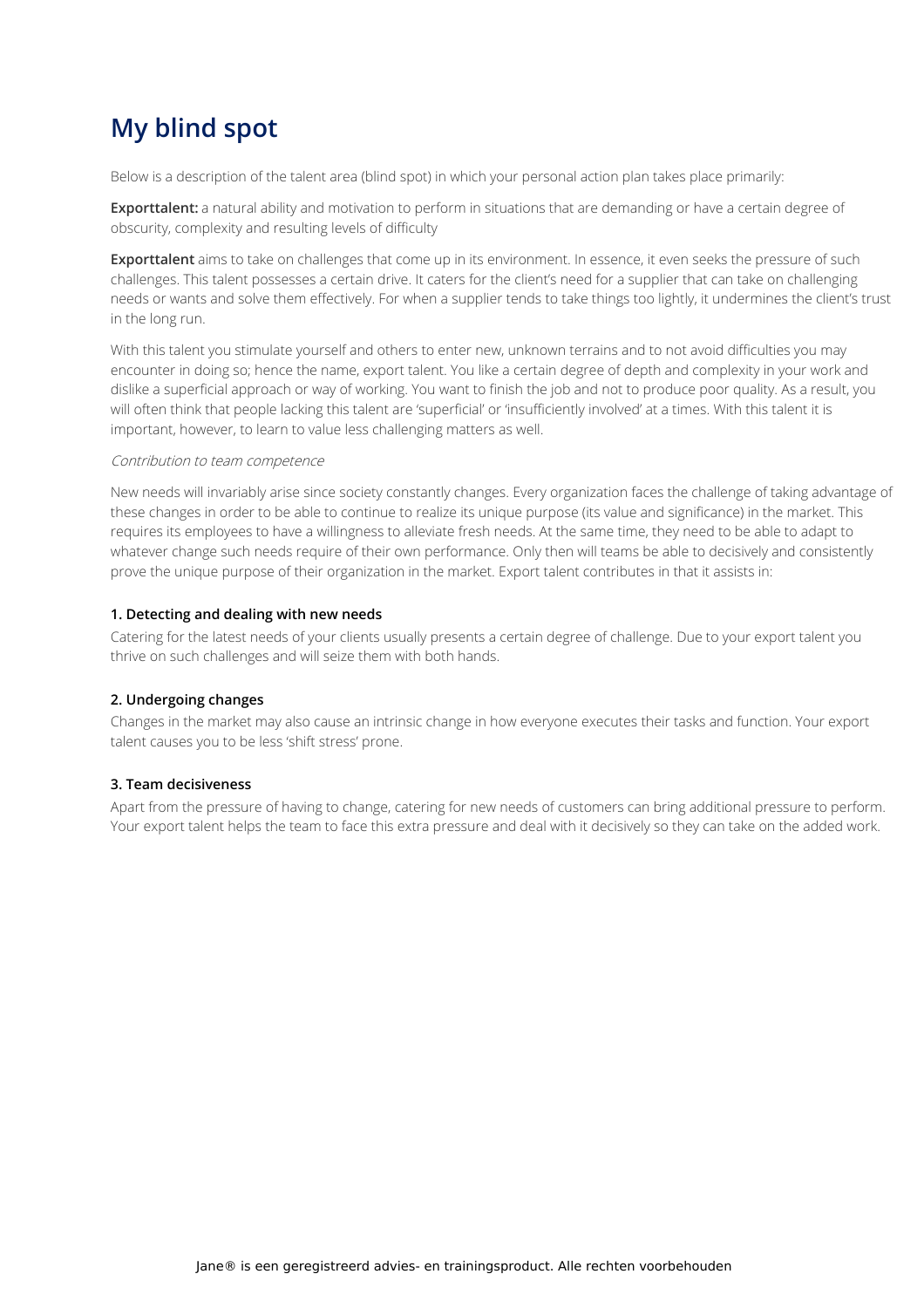# **Compensating my blind spot**

#### **Compensation talent**

As indicated earlier, each talent meets a need. Filling in the need that the blind spot provides, you skip over for yourself. However, this need has not disappeared. Not with you and not with others. In practice, this need is (unconsciously) compensated by the excessive use of a certain talent: the compensation talent.

The compensation talent produces behavior that others respond to the most quickly in a person's living and working environment and where you were rewarded the most (from an early age). The blind spot influences our functioning in a negative way. It is quite understandable that if we do not work out well in our functioning, we automatically fall back on our compensation talent. After all, this is what others do respond to and so we can expect a solution from them.

Your compensation talent is Discernment talent: a natural ability and motivation to recognize the uniqueness of a situation and discern how to apply the available knowledge, experience and insight in a way that is relevant..

You have become accustomed to fulfilling the need that belongs to your blind spot with the use of this talent. At least, you do an attempt to do this because the compensation talent is not intended to fulfill the specific need associated with your blind spot. The frustration that the blind spot brings, however, stimulates you to use this compensation talent, even more, so you can end up in behavior that is not effective or no longer functional. You then put all your energy into something that does not always provide a satisfactory solution.

Because of this excessive use of the compensation talent, the associated behavior will ultimately dominate and sometimes mask your other talents. The compensation behavior therefore usually has an obsessive character: you HAVE TO do it!

#### **Interaction between your blind spot and compensation talent**

Your blind spot might lead you to forget or try to avoid the following behavior:

#### **to challenge your unique purpose and passion through crossing new boundaries**

Your compensation talent may lead you to do the following too much or possible have it dominate your daily behavior:

#### allowing yourself to respond only if deemed relevant, therefore hindering visibility of most of who you are

To understand the interaction between your blind spot and the compensation talent it is important to free yourself from behavior that ultimately does not help you. The trick is to invest in the strengthening and development of the talent area that belongs to your blind spot, which will automatically reduce the need for excessive use of your compensation talent.

Jane® makes people aware of the interaction of their blind spot (behavior that they avoid) and their compensation talent (a behavior they use excessively). We show that this unhealthy interaction between the blind spot and compensation behavior is ultimately counterproductive and how they can break through with the help of the Blind Spot Action Plan.